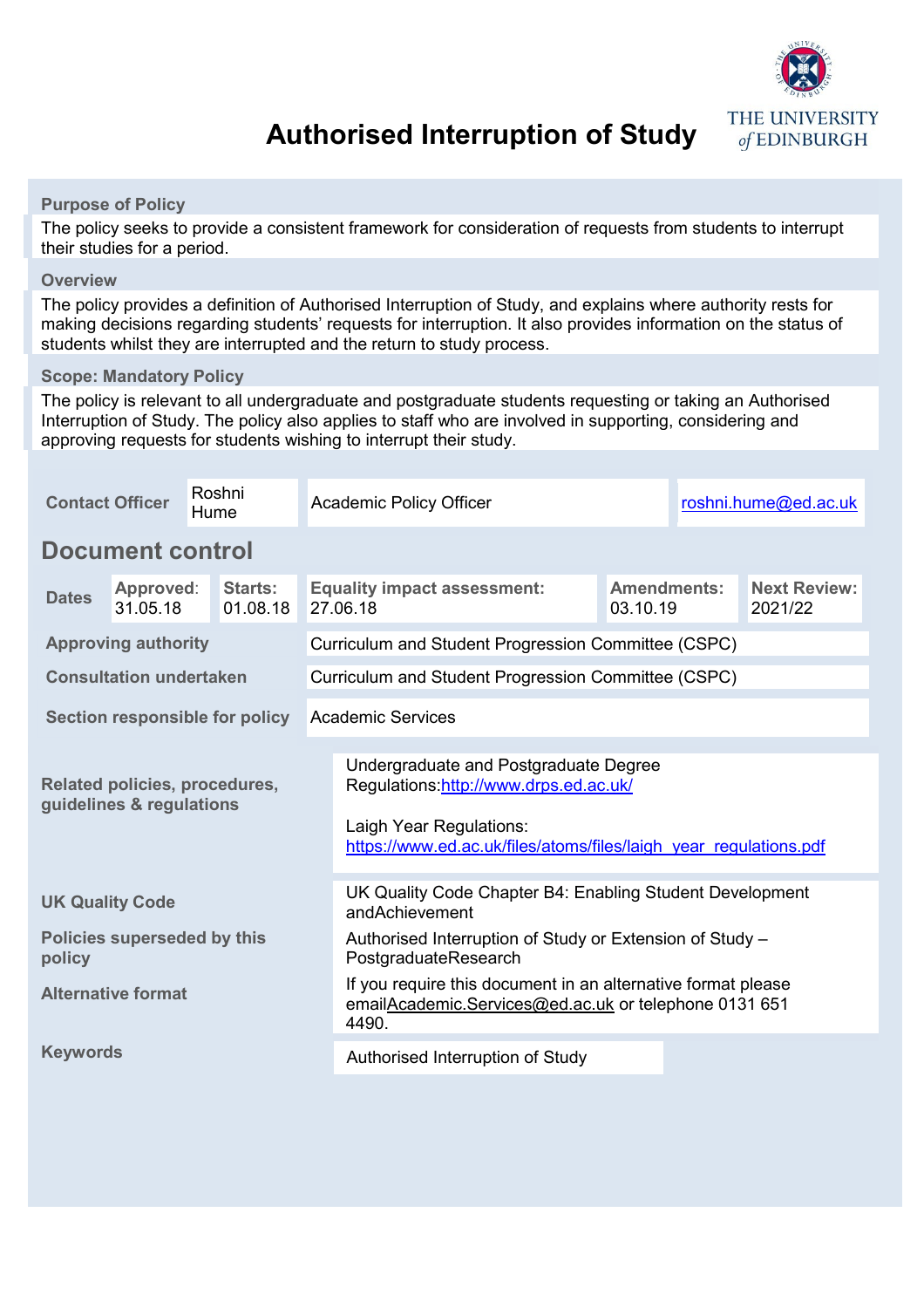

## **1. Introduction**

1.1 The University is committed to supporting students who require time away from their studies, where this will assist them in gaining the best possible outcome in their studies, or support their career aspirations.

# **2. Definition of Authorised Interruption of Study**

- 2.1 Where a student is temporarily unable to engage with their studies, they may apply for an Authorised Interruption of Study. Common reasons for authorised interruption include, but are not limited to:
	- Health reasons (mental or physical health problems)
	- Maternity/Paternity/Adoption/Family Leave
	- Extra-curricular pursuits e.g. elite sport, art/music related opportunities
	- Employment Opportunities/Internships
	- Financial circumstances
	- Personal reasons
	- Military Service
- 2.2 During a period of interruption, students do not undertake studies at the University.
- 2.3 Interruptions of study will not be applied retrospectively. Any one period of interruption of study will not exceed 12 months, unless authorised by the College due to exceptional circumstances. The total period of Authorised Interruption of Study permitted for an individual student is the same for full-time and part-time students and will not exceed 100% of the prescribed period of full-time study for the relevant programme (for example, a maximum of four years' Authorised Interruption of Study for a four year undergraduate Honours degree).
- 2.4 Students should note that there are separate regulations relating to students taking up positions as sabbatical officers in the Edinburgh University Students' Association and the Edinburgh University Sports Union, which allow them to matriculate as students of the University without having to fulfil the normal academic requirements of their programme of study. The relevant regulations are available at:

[https://www.ed.ac.uk/files/atoms/files/laigh\\_year\\_regulations.pdf](https://www.ed.ac.uk/files/atoms/files/laigh_year_regulations.pdf)

#### **3. Initial Considerations**

- 3.1 Students should be aware that taking an Authorised Interruption of Study may have financial and visa implications.
- 3.2 The Edinburgh University Students' Association Advice Place provides independent advice to students regarding requests for Authorised Interruption of Study and the potential implications. Further information is available at: [https://www.eusa.ed.ac.uk/support\\_and\\_advice/the\\_advice\\_place/](https://www.eusa.ed.ac.uk/support_and_advice/the_advice_place/)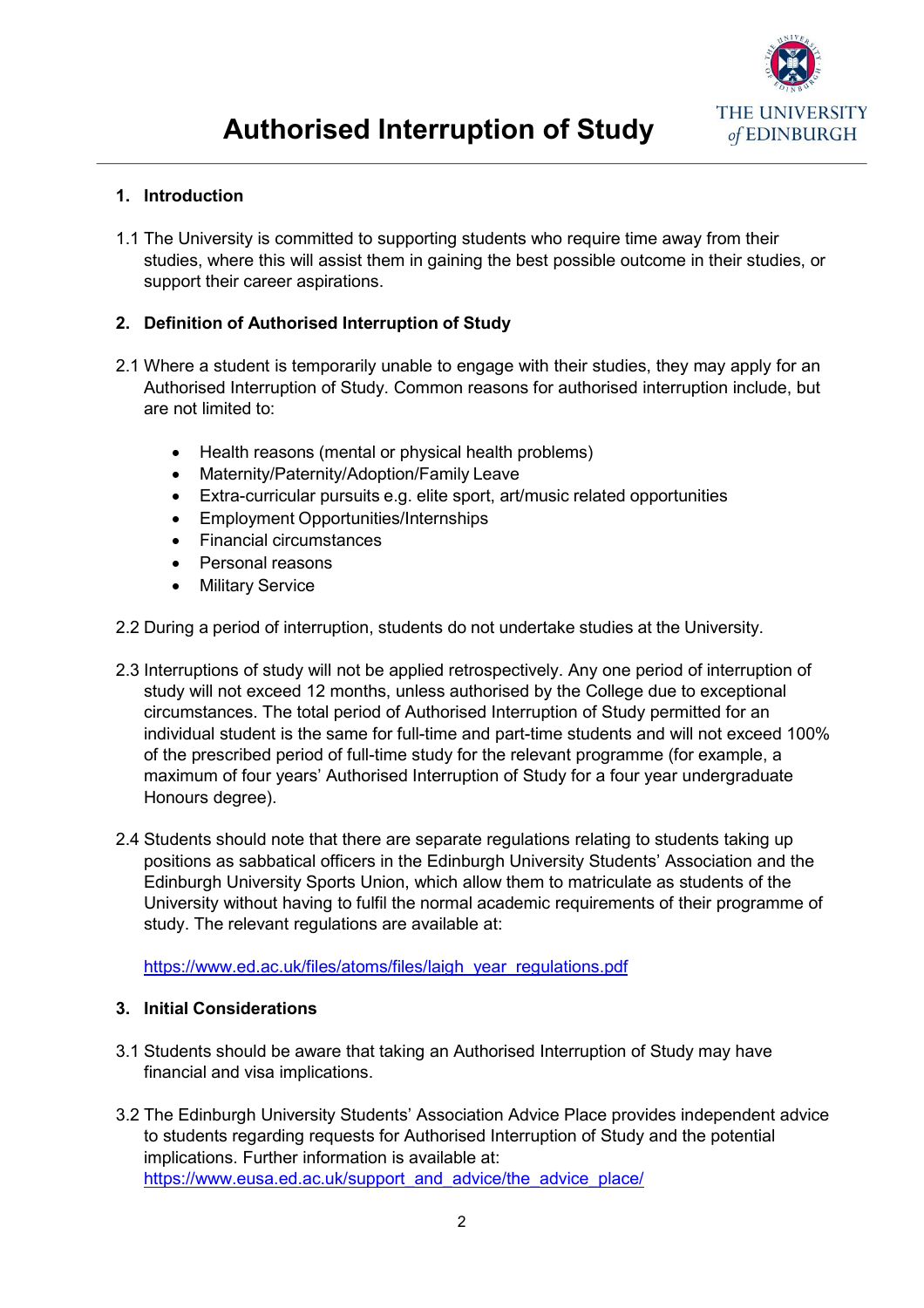

- 3.3 The Student Immigration Service provides advice and guidance to students in relation to any visa implications which may arise as a consequence of taking an authorised interruption of study. Further information is available at: <https://www.ed.ac.uk/global/student-advisory-service>
- 3.4 The University's Scholarships and Student Funding department provides advice and information to students in relation to any finance and funding issues which may arise as a result of taking an Authorised Interruption of Study. Further information is available at: <https://www.ed.ac.uk/student-funding>
- 3.5 Postgraduate Research students funded by a Research Council should contact their School to clarify and confirm the implications of taking an Authorised Interruption of Study upon their funding and to ensure that they are abiding by the terms and conditions of the relevant funding body. Students funded by any other body should contact their funder directly for advice and information.

# **4. Requesting an Authorised Interruption of Study**

- 4.1 Students are expected to liaise with their Student Adviser, Personal Tutor, Programme Director or Supervisor about taking an Authorised Interruption of Study and to discuss a proposedreturn to study plan before completing an application for an Authorised Interruption of Study.
- 4.2 In order to apply for an Authorised Interruption of Study, a student should complete the relevant form and submit this to their College/School. Colleges/Schools will ensure that they publish details about whom the form should be submitted to.

# **5. Evidence**

5.1 Students may be required to submit evidence to support applications for Authorised Interruption of Study. The relevant College or School will advise students where this is the case.

# **6. Confidentiality**

6.1 All requests will be treated as confidential in accordance with the Privacy Notice, and information will only be shared with individuals who have a legitimate reason for being informed.

# **7. Consideration and Approval**

7.1 Colleges/Schools should take a permissive approach when considering applications for Authorised Interruption of Study. Colleges/Schools should approve applications where the student has provided a good reason for the interruption, provided that an interruption will be compatible with the student completing their studies subsequently, and would not exceed the maximum allowable total period for Authorised Interruption of Study (see section 2.3).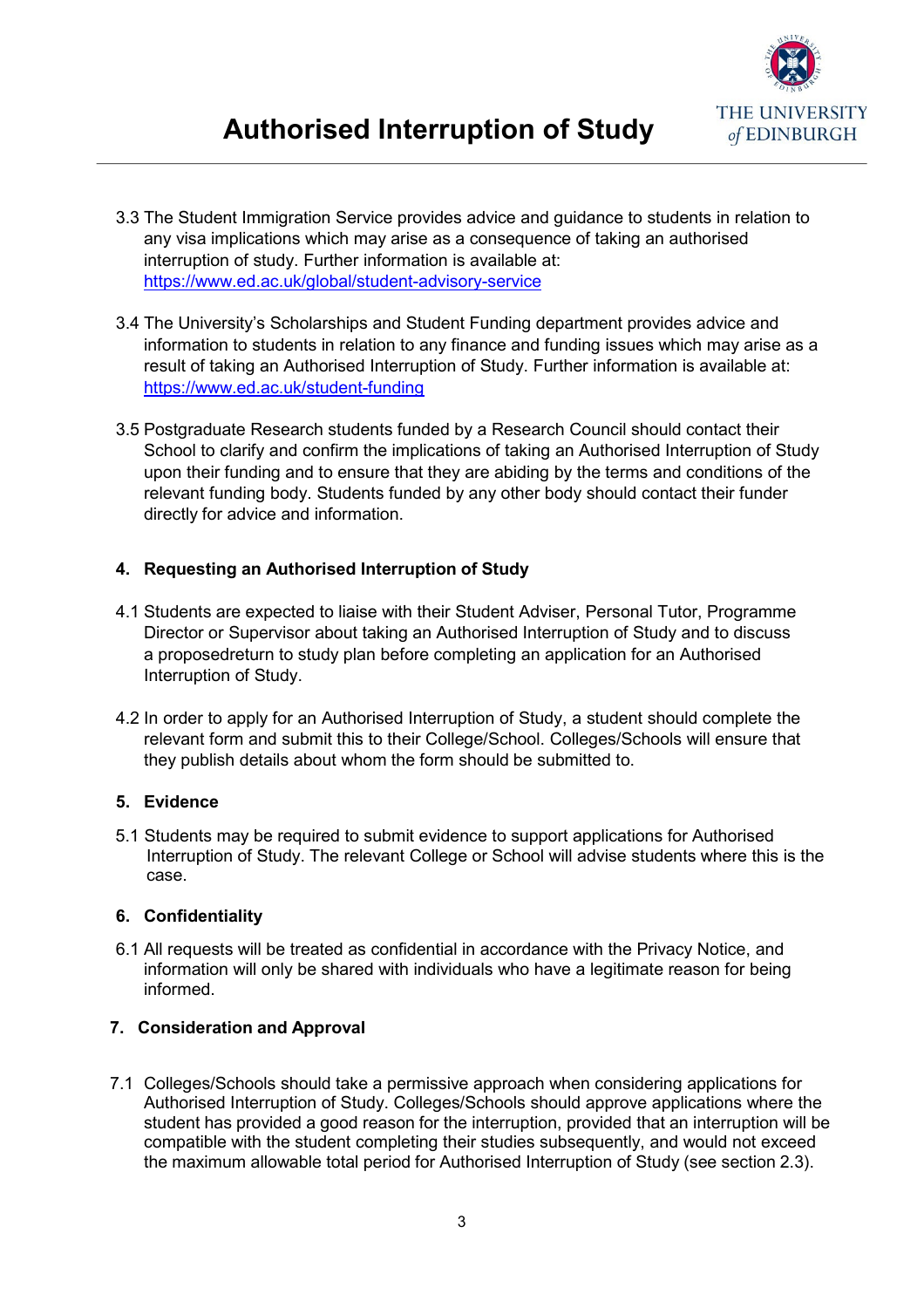

# **Authorised Interruption of Study**

- 7.2 The relevant Head of College (or delegated authorising officer) will determine whether or not an Authorised Interruption of Study will be granted, and will inform the student of their decision. Colleges may routinely delegated consideration of applications for Authorised Interruption of Study to Schools where appropriate.
- 7.3 Colleges/Schools considering applications provide information regarding processes for students to request reconsideration of an application for Authorised Interruption of Study, where the application has been refused.

### **8. Student Status/Rights and Responsibilities**

- 8.1 Students taking an Authorised Interruption of Study continue to be regarded as students of the University during the period of interruption. During an interruption, students have the right to access relevant campus facilities, e-mail and student support services including the Students' Association, Library Services, Chaplaincy, Student Counselling and Student Disability Services.
- 8.2 Schools will ensure that a point of contact is available to advise a student regarding their return to study whilst they are interrupted.
- 8.3 Students remain subject to the Code of Student Conduct during an Authorised Interruption of Study.

#### **9. Return to Study**

- 9.1 Students wishing to return to their studies earlier than originally planned should submit a request via the relevant School or College Office for consideration. Requests will be considered on a case-by-case basis.
- 9.2 The relevant School will make contact with an interrupted student before their scheduled return to study in order to confirm the student's programme of study and to facilitate any support which may be required upon return.
- 9.3 The University has a responsibility to ensure that students are able to engage safely with their studies following a period of interruption. Where a student has interrupted their studies for medical reasons, the relevant School or College may require evidence confirming their fitness to return to study, e.g. students who are enrolled on professional degree programmes, or those who are required to work within a high risk environment, handling dangerous materials or substances. The relevant School or College will be able to advise on whether evidence will be required in a particular case.
- 9.4 Students who are unable to return to study after a period of authorised interruption may request an additional Authorised Interruption of Study, provided that this does not exceed the maximum allowable total period of interruption (see section 2.3). Requests will be considered in line with normal approval processes.